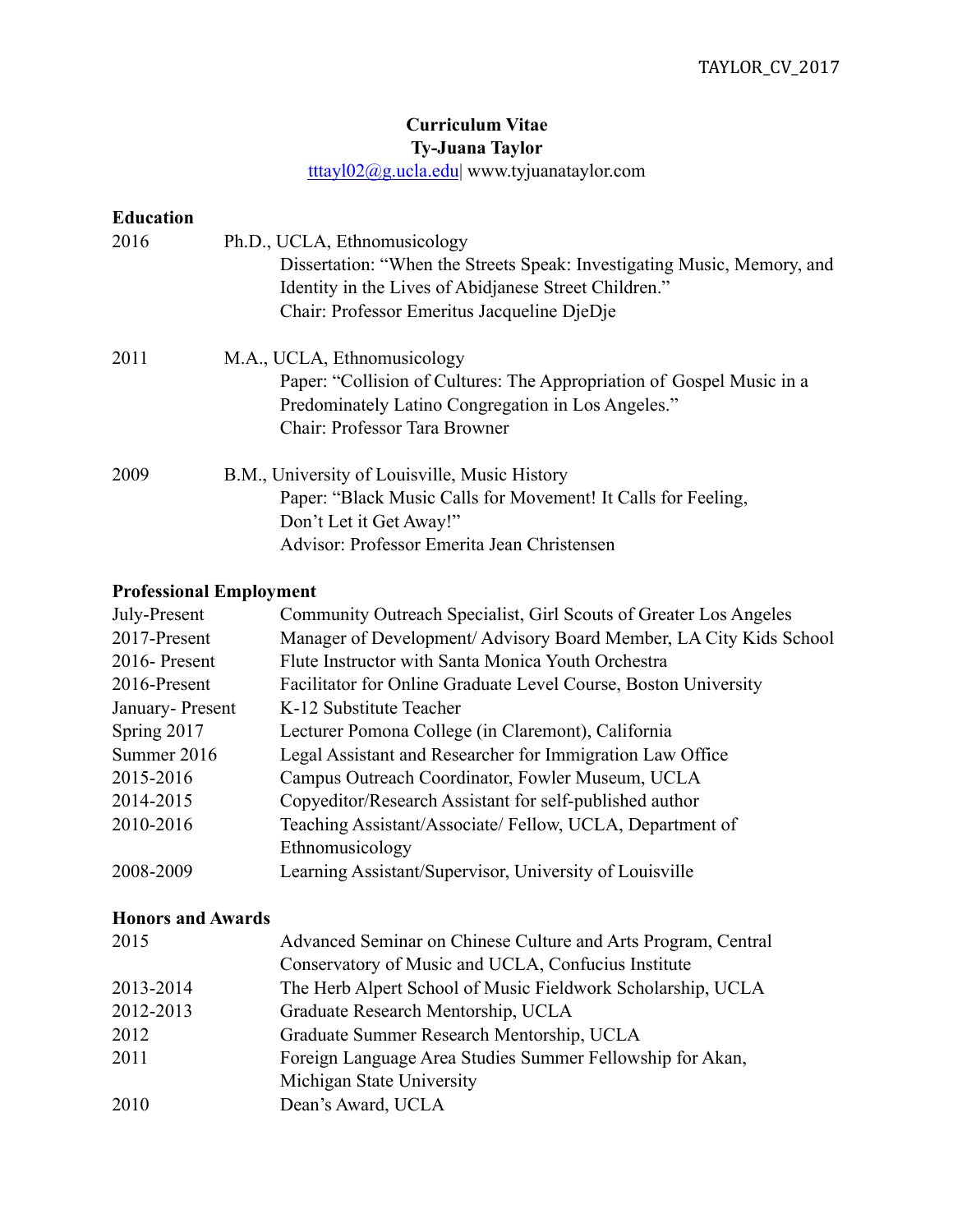| 2010                     | Graduate Summer Research Mentorship, UCLA                                                                                                                                                                                                                                                      |
|--------------------------|------------------------------------------------------------------------------------------------------------------------------------------------------------------------------------------------------------------------------------------------------------------------------------------------|
| 2009-2013                | Eugene V. Cota-Robles Fellowship, UCLA                                                                                                                                                                                                                                                         |
| 2004-2009                | Woodford R. Porter Scholarship, University of Louisville                                                                                                                                                                                                                                       |
| <b>Publications</b>      |                                                                                                                                                                                                                                                                                                |
| In Press                 | "Modern and Contemporary Performance Practice," in SAGE                                                                                                                                                                                                                                        |
|                          | International Encyclopedia of Music and Culture                                                                                                                                                                                                                                                |
| In Press                 | "Africa, Central," in SAGE International Encyclopedia of Music and<br>Culture                                                                                                                                                                                                                  |
| In Press                 | "Côte d'Ivoire," in SAGE International Encyclopedia of Music and<br>Culture                                                                                                                                                                                                                    |
| In Press                 | "Coupé Décalé," in Continuum Encyclopedia of Popular Music of the<br>World                                                                                                                                                                                                                     |
| In Press                 | "Zouglou," in Continuum Encyclopedia of Popular Music of the World                                                                                                                                                                                                                             |
| In Press                 | "Zoblazo," in Continuum Encyclopedia of Popular Music of the World                                                                                                                                                                                                                             |
| 2016                     | "Kuvie's Perspective on Afrobeats and the Future of Ghanaian Popular<br>Music," Ethnomusicology Review: Bring the Noise: Popular Music<br>Studies. March 28th.                                                                                                                                 |
| 2014                     | "Story of the Ahoko," Ethnomusicology Review: Notes from the Field<br>Blog. May 5 <sup>th</sup>                                                                                                                                                                                                |
| <b>Conference Papers</b> |                                                                                                                                                                                                                                                                                                |
| 2017                     | "The Space In-Between: Exploring Play and African Modernity in<br>Ivoirian Maquis," 60th Annual Meeting of African Studies<br>Association, November 16th, Chicago, Illinois.                                                                                                                   |
| 2017                     | "The Space In-Between: Exploring Play and African Modernity in<br>Ivoirian Maquis," International Society for Ethnomusicology<br>62nd Annual Meeting, October 28th, Denver, Colorado.                                                                                                          |
| 2017                     | "The Space In-Between: Emerging Identities in Ivorian Maquis," Society<br>for Ethnomusicology, Southern California and Hawaii Chapter, February<br>18th, Fullerton, California.                                                                                                                |
| 2016                     | "The Story of the Petit Nouchi: Understanding the (Music) Culture that<br>Informs Ivorian Street Youth's Resilience," Making a Better Life:<br>Training, Work, and Mobility of Youth in West and Central Africa, Point<br>Sud Workshop, March 1 <sup>st</sup> -9 <sup>th</sup> , Bamako, Mali. |
| 2015                     | "Singing My Culture: Memory and Music with Abidjanese Street<br>Children," Annual Meeting of the African Studies Association, November<br>19th-22nd 2015, Presenter and Chair, San Diego, California.                                                                                          |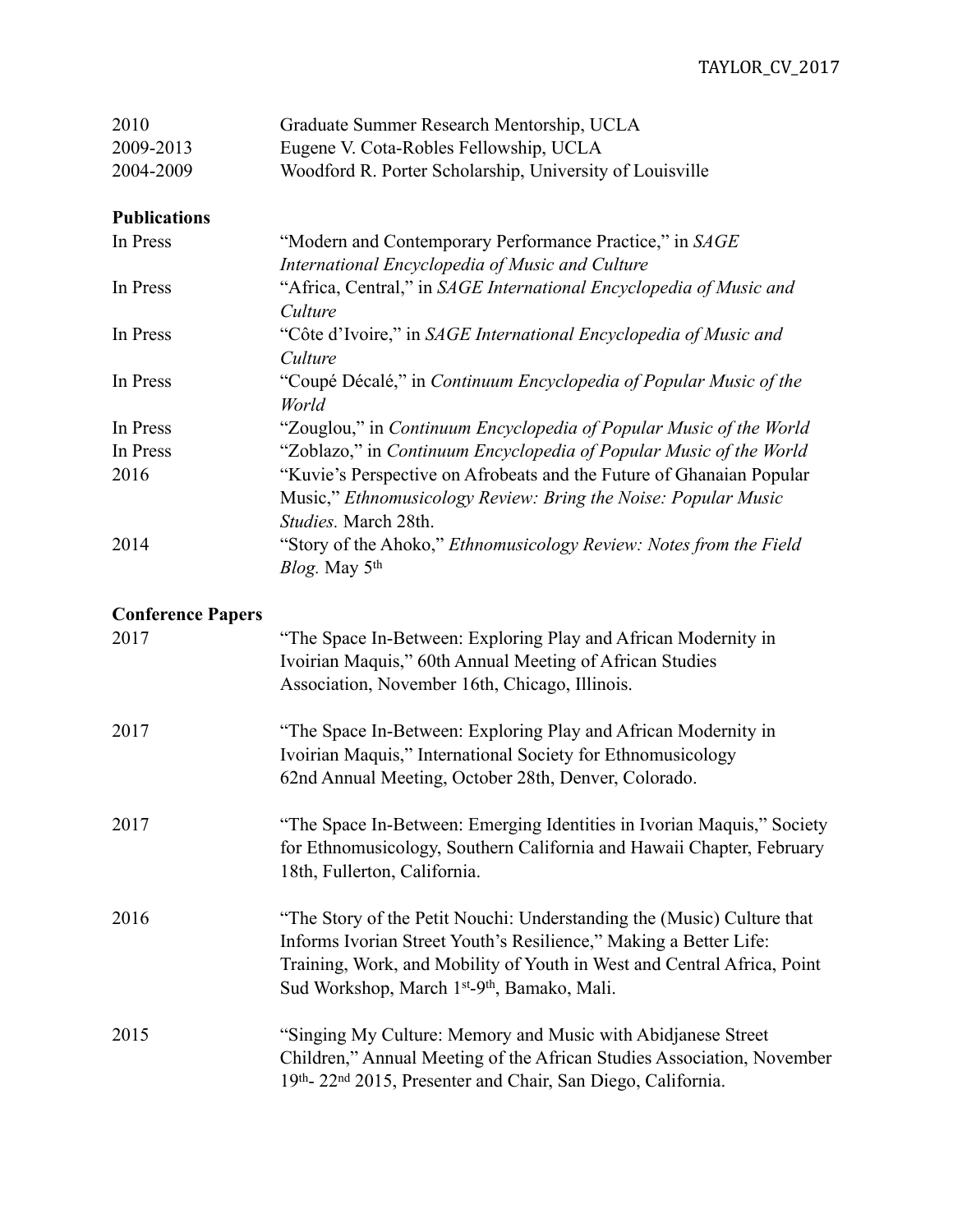| 2015                    | "Taking it to the Streets: Investigating the Culture of Street Children in<br>Abidjan, Côte d'Ivoire," European Seminar in Ethnomusicology,<br>September 13th- 16th 2015, Limerick, Ireland.                                                                                      |
|-------------------------|-----------------------------------------------------------------------------------------------------------------------------------------------------------------------------------------------------------------------------------------------------------------------------------|
| 2015                    | "Rapping Chinese Folk Songs or Shuochang?: Discussing Sino-African<br>Music Exchange," Advanced Seminar on Chinese Culture and Arts<br>Program, Central Conservatory of Music, July 22 <sup>nd</sup> , Beijing, China.                                                            |
| 2015                    | "Resilience through Performance: Street Children in Abidjan, Côte<br>d'Ivoire," European Conference of African Studies, July 8th 2015, Chair,<br>Presenter, and Panel Convener, Sorbonne-Paris, France.                                                                           |
| 2015                    | "The Streets are My Home: Street Children Creating Music in<br>Abidjan, Côte d'Ivoire." Society for Ethnomusicology Southern California<br>and Hawai'i Chapter, March 1st 2015. University of San Diego, California.                                                              |
| 2013                    | "Amplifying the Voice of a Child: Arts Performance by Post-War Children<br>of Abidjan, Côte d'Ivoire." International Council of Traditional Music,<br>July 12 <sup>th</sup> , Shanghai Conservatory of Music, China.                                                              |
| 2012                    | "Collision of Cultures: The Appropriation of Gospel Music in a<br>Predominately Latino Congregation in Los Angeles." Black<br>Church Activism and Contested Multiculturalism in Europe, North<br>America, and South Africa, May 28 <sup>th</sup> , Birkbeck University of London. |
| 2012                    | "Aural Journeys: The Use of Music in African Cinema." African<br>Activist Association, May 19th, University of California, Los Angeles.                                                                                                                                           |
| 2011                    | "The Songs Left Abandoned: Ivorian Children's Songs." Hawaii<br>International Conference on Arts and Humanities, January 10 <sup>th</sup> , Honolulu,<br>Hawaii.                                                                                                                  |
| 2010                    | "The Voices on The Streets: A Look at the Construction of Musical<br>Identity Among Street Performers on the Santa Monica Promenade."<br>Niagara Chapter Meeting of the Society for Ethnomusicology, March<br>26th, Kent, Ohio.                                                   |
| <b>Invited Lectures</b> |                                                                                                                                                                                                                                                                                   |
| 2016                    | "The Story of the 'Petit Nouchi': Investigating Identity and Music<br>Among Abidjanese Street Children. Pomona College (in Claremont),<br>December 1st, Claremont, California.                                                                                                    |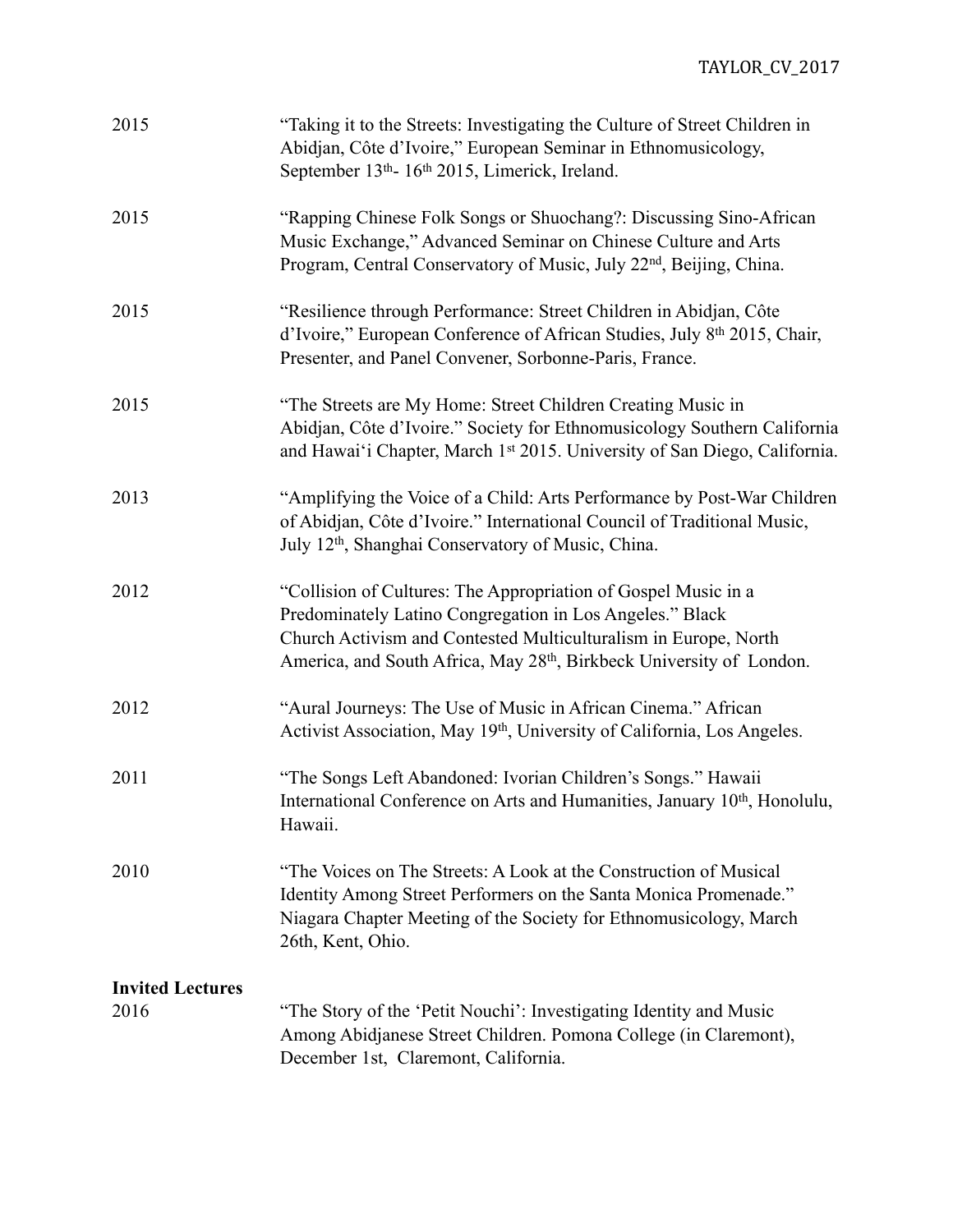2011-2016 Seven invited lectures for various UCLA classes, on topics including African popular music, African American sacred and secular genres, and Chinese opera.

#### **Research Experience**

| Summer 2016 | Legal cases, contracts, and proposals for Immigration Attorney                             |
|-------------|--------------------------------------------------------------------------------------------|
| Summer 2015 | Beijing and Yunnan Province, China, studying traditional Chinese Culture<br>and Music      |
| 2013-2014   | Abidjan, Côte d'Ivoire, dissertation fieldwork working with street children<br>in Abidjan. |
| Summer 2012 | Accra, Ghana, studying Twi with staff at University of Ghana, Legon                        |
| Summer 2010 | Abidjan, Côte d'Ivoire, preliminary fieldwork working with street children<br>in Abidjan   |
| 2009-2011   | San Fernando Valley, California, research on Pentecostal church worship                    |

## **Performance Experience**

| 2010-Present | Chinese Flute, Music of China Ensemble, UCLA                          |
|--------------|-----------------------------------------------------------------------|
| 2009-2011    | West African Drumming and Dancing, Music and Dance of Ghana           |
|              | Ensemble, UCLA                                                        |
| 2004-2009    | Baroque and Renaissance Recorder, Early Music Ensemble, University of |
|              | Louisville                                                            |
| 1997-Present | <b>Western Classical Flute</b>                                        |

# **Teaching Experience**

#### **Instructor**

| Spring 2017            | MUSIC 062, Survey of American Music, Pomona College in<br>Claremont, California |
|------------------------|---------------------------------------------------------------------------------|
| <b>Facilitator</b>     |                                                                                 |
| 2016-Present           | CFA MH 862 What is "African Music"?: An Ethnographic                            |
|                        | Exploration of Musical Cultures of Africa, Boston University                    |
| <b>Teaching Fellow</b> |                                                                                 |
| 2014-2016              | M7/M10A/B/C Introduction to Music: History, Culture, Creativity,                |
|                        | <b>UCLA</b>                                                                     |
| Summer 2013            | 119 Cultural History of Hip Hop, UCLA                                           |
| Spring 2012            | 110A African American Musical Heritage, UCLA                                    |
| Winter 2012            | 20B Musical Cultures of the World: Africa and the Near East, UCLA               |
| Fall 2011              | 20A Musical Cultures of the World: Europe and the Americas,                     |
|                        | <b>UCLA</b>                                                                     |
| Spring 2011            | 106B Contemporary American Indian Music, UCLA                                   |
| Winter 2011            | 50B Jazz in American Culture: 1940s to Present, UCLA                            |